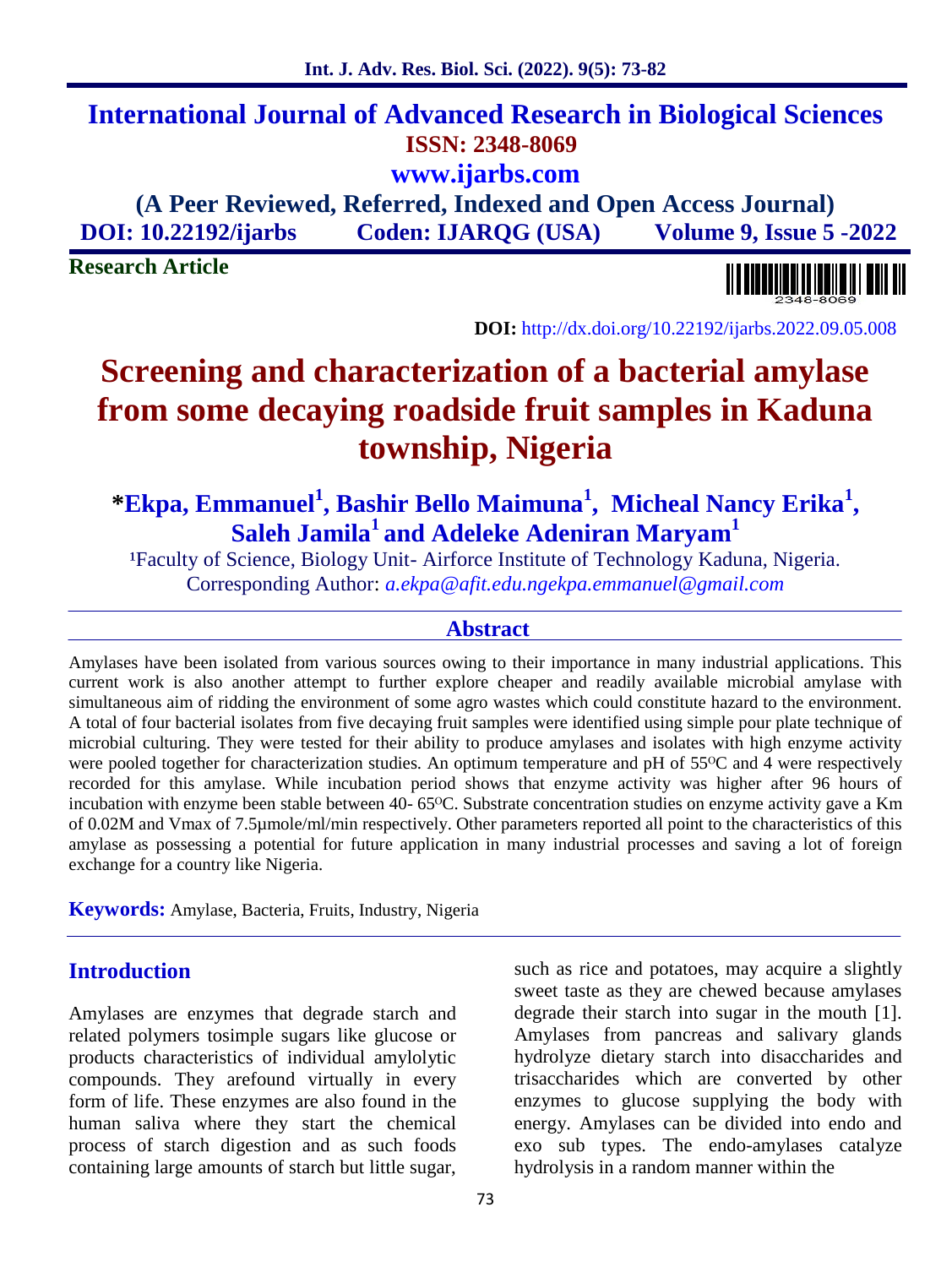Starch molecule. This causes the formation of linear and branched oligosaccharides of various chain lengths. While the exo-amylases hydrolyze the substrates from the non- reducing end, resulting in successively shorter end products [2].

Amylase production varies from one microbe to another even among the same genus, species, and strain. The level of amylase production also varies depending on the microbe's origin, where strains isolated from starch- or amylose-rich environments naturally produce higher yields of enzyme. Other factors like pH, temperature, carbon and nitrogen also play vital roles in the rate of amylase production. Microbes can be optimized to produce efficient amylases that are stable at stringent conditions. Such improvements reduce contamination by background proteins and minimize reaction time leading to less energy expenditure in the reaction process [3].Among microbial species that secrete amylases, bacterial ones are easier to extract and cheaper than other microbial sources<sup>[4,5]</sup>.

The cost of amylase production and procurement by developing countries like Nigeria is high due to importation and customs duties. There is need therefore for local sources of these enzymes. Littered around some major cities of Northern Nigeria are decaying and decomposing fruits from road side vendors who do not have the capacity to store unsold stock. Such kind of fruits constitute a major source of environmental pollution in major cities across Africa. Interestingly most bacterial amylases could easily be extracted from this kind of perishing fruits. An effective and efficient amylase production from those agro waste will significantly reduce environmental pollution and enhance economic opportunities for the teeming unemployed youths. In Nigeria, local production of the enzyme will save millions of naira that is spent annually on importation. It is in the light of this therefore that more studies involving the isolation and improvement of novel strains are needed to pave the way towards creating clones with higher yields. The goal of this study was to isolate and characterize amylases from bacteria in decaying abandoned fruit samples from roadside vendors in Kaduna metropolis of Nigeria and

study the processes that can be used to increase yield.

## **Materials and Methods**

#### **Study Area and Sample Collection**

Samples of decaying fruit samples (Banana, Apple, Carrot, Cucumber, and Water melon) were collected in containers under sterile conditions from different locations of the city where different decaying fruit samples are usually dumped.

#### **Isolation of bacteria**

One gram of the freshly collected mashed samples were each mixed with 9.0 ml of sterile distilled water in sterile test tubes, serial dilutions then followed.  $0.5$ ml of  $10^{-5}$  dilution was pipetted into a sterile petri dish and overlaid with 20ml of nutrient agar. This was incubated at 37 °C for 24 hours. Many colonies were observed and each sub-cultured until a pure culture was obtained. Pure isolates were maintained on nutrient agar slant and stored at  $4$ <sup>o</sup>C for further studies.

#### **Screening of potent amylase producing bacteria by starch hydrolysis test**

Bacterial isolates were screened for amylase production by starch hydrolysis test on agar plates [7]. The isolates were streaked on the starch agar plate and incubated at 37°C for 48 hours. After incubation the plates were checked for amylase production by addition of gram's iodine solution dropwise. Amylase activity was indicated by the clear zone of starch hydrolysis surrounding the colony. Major bacteria present in the fruits were identified using the usual laboratory procedures which included Gram's staining, catalase, oxidase, citrate, motility, sugar fermentation tests, spore staining etc.

#### **Crude Amylase production from bacterial Isolates**

Each isolate was grown in semi-synthetic medium containing 1%w/v soluble starch and 1.0% bacteriological peptone (6%, MgSO4∙7H2O 0.1%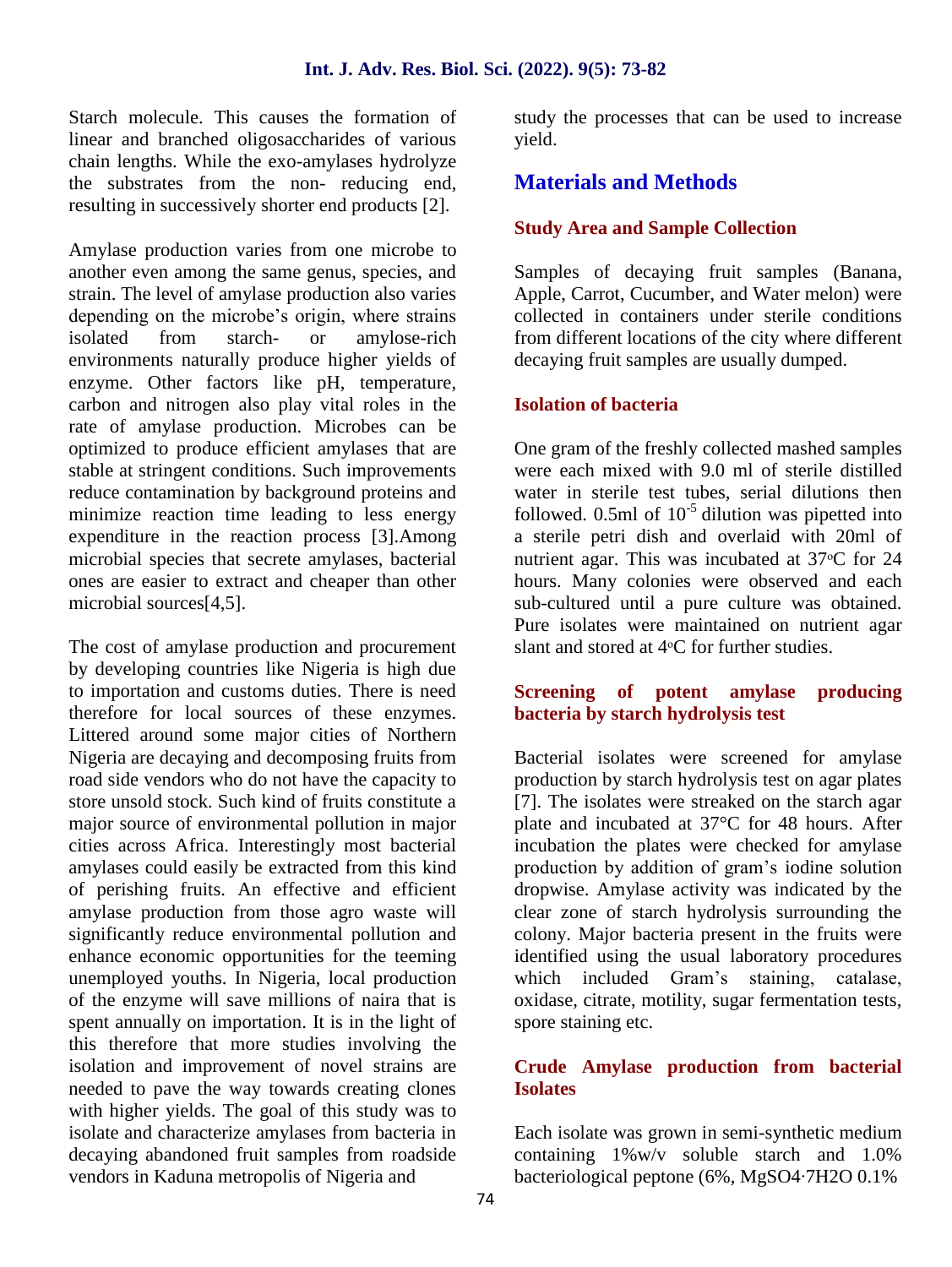and KCl 0.5%). The culture supernatant was obtained by centrifugation at 6000rpm for 10min (this serves as the source of the crude enzyme). Isolates with high yields of amylase enzyme were then pooled together for the enzyme assay.

#### **Amylase Assay**

Amylase activity determination was done by the amount of sugar given out using dinitrosalicylic acid(DNSA) method. This was performed by incubating a mixture of 2ml of each enzyme source and 2% soluble starch dissolved in citrate phosphate buffer (0.01 M) at pH 6.5 and 45°C for 20 minutes. The reaction was stopped was by adding 2ml of 1N HCl followed by boiling with for 10 minutes. Thereafter some drops of iodine were added to each of the experimental tes ttubes and allowed to stand for 5 minutes. Reducing sugar released was measured using a spectrophotometer (Jenway 6305 UV/visible) at 670 nm. Concentration was determined from a standard curve under same condition using glucose.

Calculation of Enzyme Activity:  $U/ml = \mu g$  of glucose/ml of enzyme x incubation time [8].

#### **Characterization of Amylase**

#### **Effect of incubation time on Amylase activity**

Effect of incubation time on enzyme activity was carried out by stopping the reaction in the test tubes periodically at every 24 hours up to 144 hours [8] and assaying for amylase activity as described earlier.

#### **Effect of pH on Amylase Activity**

The effect of pH on the activity of the crude enzyme was performed by incubating 0.2 ml of the crude enzyme with 1 ml of amylase substrate preparation in different citrate phosphate buffer ranging from pH between 2.0 - 8.0.

#### **Effect of Temperature on Amylase Activity**

The effect of temperature on enzyme was determined at  $20^{\circ}$ C,  $30^{\circ}$ C,  $40^{\circ}$ C,  $50^{\circ}$ C,  $60^{\circ}$ C, 70˚C, and80˚C, respectively [9].

#### **Effect of Heating Duration on Amylase Activity**

Samples of enzyme preparations were heated at 70˚C for 5 minutes, 10˚C, for 15 minutes, 20˚Cfor 25˚ minutes, 30˚C and 35˚C minutes respectively in order to determine heating time effect on amylase activity [9]

#### **Effect of Substrate (Starch) Concentration on Amylase Activity**

Concentrations ranging from 0.8%, 0.7%, 0.6%, 0.5 %,0.3%, 0.2%, and 0.1% of starch solution were used as substratesin 0.2 M citrate phosphate buffer (pH 6.0)and their effect on enzyme activity were studied subsequently [9].

## **Results and Discussion**

Four organisms were extracted in total and identified from the mashed flesh of the fruits as presented in Table 1 and Table 2. All the identified organisms belong to the Bacillus family of bacteria. Isolates screened were those that tested positive to starch hydrolysis and the activity enzyme was assayed after every 24 hours (on each day of production).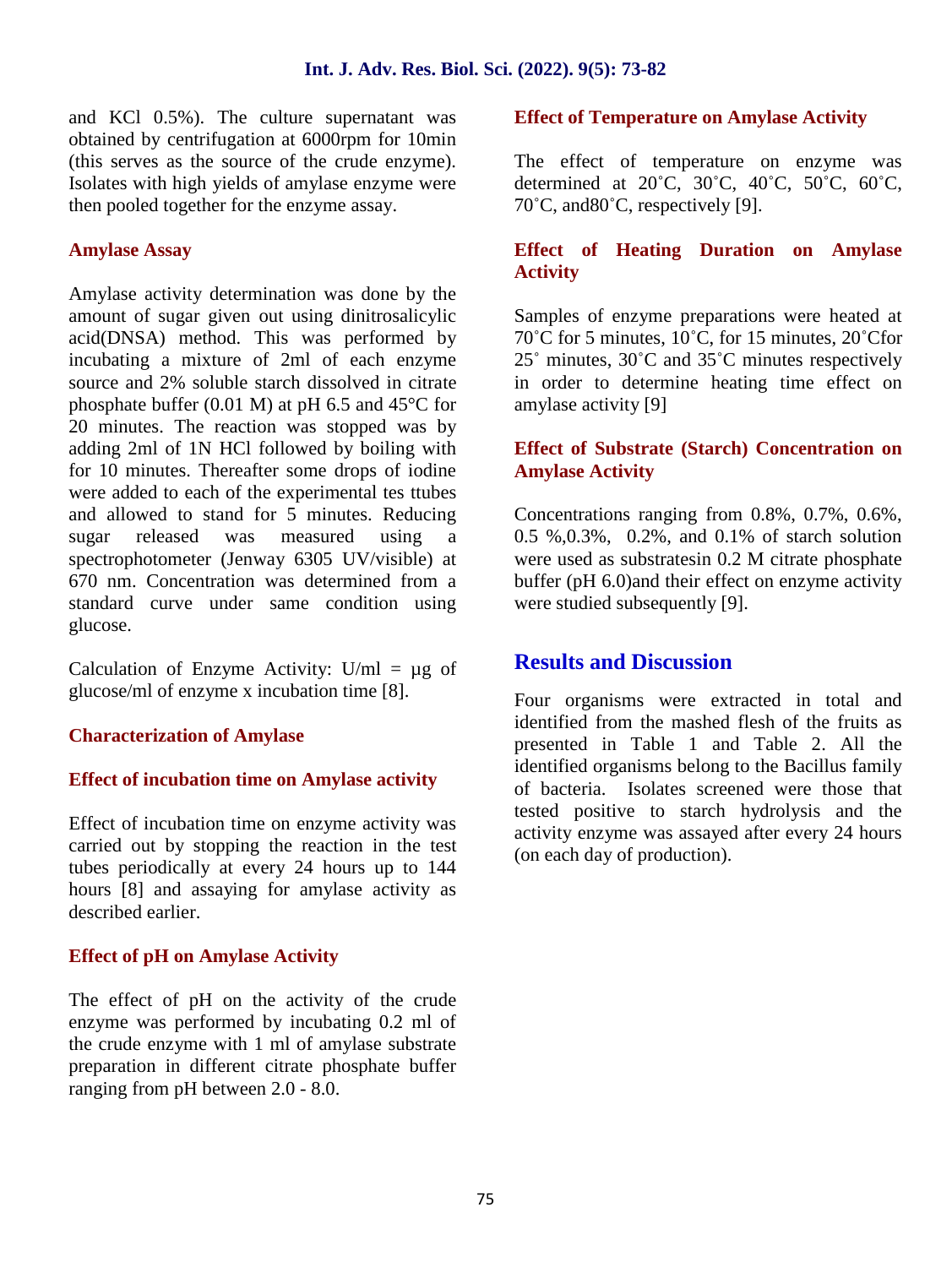#### **Int. J. Adv. Res. Biol. Sci. (2022). 9(5): 73-82**

**Table 1: Biochemical identification of bacterial isolates from different decaying fruits**

| S/N                     | <b>FRUIT WHERE</b><br><b>ISOLATE</b><br><b>CAME FROM</b> | $\mathbf 0$<br>$\mathbf X$<br>$\bf{I}$<br>D | M<br>$\bf{E}$<br>T<br>H                | $\mathbf C$<br>$\mathbf{A}$<br>T<br>$\mathbf{A}$ | $\mathbf I$<br>${\bf N}$<br>D<br>$\mathbf 0$ | $\mathbf C$<br>$\mathbf 0$<br>$\mathbf A$<br>G | $\mathbf C$<br>$\mathbf I$<br>T<br>$\mathbf R$ | <b>STARC</b><br>H<br><b>HYDRO</b><br><b>LYSIS</b> | G<br>L<br>U<br>$\mathbf C$         | L<br>$\mathbf A$<br>$\mathbf C$<br>T | S<br>$\mathbf U$<br>$\mathbf C$<br>$\bf{R}$ | $\mathbf{F}$<br>$\mathbf R$<br>$\mathbf U$<br>$\mathbf C$ | $\mathbf{M}$<br>$\mathbf A$<br>L<br>T                             | <b>SUSPECTED</b><br><b>ORGANISM</b> |
|-------------------------|----------------------------------------------------------|---------------------------------------------|----------------------------------------|--------------------------------------------------|----------------------------------------------|------------------------------------------------|------------------------------------------------|---------------------------------------------------|------------------------------------|--------------------------------------|---------------------------------------------|-----------------------------------------------------------|-------------------------------------------------------------------|-------------------------------------|
|                         |                                                          | $\mathbf A$<br>S<br>E                       | Y<br>L<br>$\mathbf R$<br>$\bf{E}$<br>D | L<br>$\mathbf A$<br>S<br>$\bf{E}$                | L<br>$\bf{E}$                                | U<br>L<br>$\mathbf A$<br>S<br>E                | $\mathbf{A}$<br>T<br>$\bf{E}$                  |                                                   | $\mathbf 0$<br>S<br>$\bf{E}$       | $\mathbf 0$<br>S<br>$\bf{E}$         | $\mathbf 0$<br>S<br>E                       | T<br>$\mathbf 0$<br>S<br>E                                | $\mathbf 0$<br>S<br>$\bf{E}$                                      |                                     |
| $\mathbf{1}$            | <b>APPLE 1</b>                                           | $\blacksquare$                              | $+$                                    | $+$                                              | $\blacksquare$                               | $\blacksquare$                                 | $+$                                            | $+$                                               | $+$<br>$\blacksquare$              | $\qquad \qquad -$                    | $\qquad \qquad -$                           | $\overline{\phantom{0}}$                                  | $\overline{\phantom{m}}$                                          |                                     |
| $\overline{2}$          | <b>APPLE 2</b>                                           | $\blacksquare$                              | $+$                                    | $+$                                              | $\blacksquare$                               | $\blacksquare$                                 | $+$                                            | $+$                                               | -                                  |                                      | -                                           |                                                           |                                                                   |                                     |
| $\mathbf{3}$            | <b>APPLE 3</b>                                           | $\blacksquare$                              | $+$                                    | $+$                                              | $\blacksquare$                               | $\blacksquare$                                 | $+$                                            | $+$                                               | $\overline{\phantom{0}}$           | $\pm$<br>$\blacksquare$              | $\overline{\phantom{0}}$                    | -                                                         | $\qquad \qquad -$                                                 |                                     |
| $\overline{\mathbf{4}}$ | <b>BANANA1</b>                                           | $\blacksquare$                              | $\ddot{}$                              | $+$                                              | $\blacksquare$                               | $+$                                            | $+$                                            | $+$                                               | $\qquad \qquad -$                  | $\ddot{}$                            | $+$<br>$\blacksquare$                       | $+$<br>$\blacksquare$                                     | $\qquad \qquad -$                                                 |                                     |
| 5                       | <b>BANANA 2</b>                                          | $\blacksquare$                              | $+$                                    | $+$                                              | $\blacksquare$                               | $+$                                            | $+$                                            | $\blacksquare$                                    | $+$<br>$\blacksquare$              |                                      | $+$<br>$\blacksquare$                       | -                                                         | $\qquad \qquad -$                                                 |                                     |
| 6                       | <b>BANANA 3</b>                                          | $\blacksquare$                              | $+$                                    | $+$                                              | $\blacksquare$                               | $\blacksquare$                                 | $\blacksquare$                                 | $+$                                               | $+$<br>$\blacksquare$              |                                      | $+$<br>$\blacksquare$                       | $\pm$<br>$+$                                              | $\overline{\phantom{0}}$                                          |                                     |
| $\overline{7}$          | <b>CARROT 1</b>                                          | $\blacksquare$                              | $\pm$                                  | $+$                                              | $\blacksquare$                               | $\blacksquare$                                 | $\ddot{}$                                      | $+$                                               | $+$<br>$\ddot{}$                   |                                      | $\ddot{}$<br>$\blacksquare$                 | -                                                         | $+$<br>$\blacksquare$                                             |                                     |
| 8                       | <b>CARROT 2</b>                                          | $\blacksquare$                              | $+$                                    | $+$                                              | $\blacksquare$                               | $+$                                            | $+$                                            | $+$                                               | —                                  | -                                    | —                                           |                                                           | $\qquad \qquad -$                                                 |                                     |
| $\boldsymbol{9}$        | <b>CARROT 3</b>                                          | $\blacksquare$                              | $+$                                    | $\blacksquare$                                   | $\blacksquare$                               | $\blacksquare$                                 | $+$                                            | $+$                                               | —                                  | $\ddot{}$<br>$\blacksquare$          | $\overline{\phantom{0}}$                    | -                                                         | —<br>$\qquad \qquad -$                                            |                                     |
| <b>10</b>               | <b>W/MELON1</b>                                          | $\blacksquare$                              | $+$                                    | $+$                                              | $\blacksquare$                               | $+$                                            | $\boldsymbol{+}$                               | $+$                                               | $\boldsymbol{+}$<br>$\blacksquare$ | —                                    | $\ddot{}$<br>$\blacksquare$                 | $\pm$<br>$\pm$                                            | $\qquad \qquad -$<br>$\overline{\phantom{m}}$<br>$\boldsymbol{+}$ |                                     |
| 11                      | <b>W/MELON 2</b>                                         | $\blacksquare$                              | $+$                                    | $+$                                              | $\blacksquare$                               | $+$                                            | $+$                                            | $+$                                               | $+$<br>$\blacksquare$              |                                      | $\pm$<br>$\blacksquare$                     |                                                           | $\boldsymbol{+}$<br>$\boldsymbol{+}$                              |                                     |
| 12                      | <b>W/MELON 3</b>                                         | $\blacksquare$                              | $+$                                    | $\boldsymbol{+}$                                 | $\blacksquare$                               | $\blacksquare$                                 | $\boldsymbol{+}$                               | $+$                                               | $+$<br>$\pm$                       | $+$                                  | $+$<br>$\ddot{}$                            | $+$<br>$\blacksquare$                                     | $\boldsymbol{+}$                                                  |                                     |
| 13                      | <b>CUCUMBER 1</b>                                        | $\blacksquare$                              | $+$                                    | $+$                                              | $\blacksquare$                               | $\blacksquare$                                 | $+$                                            | $\blacksquare$                                    | $\qquad \qquad -$                  |                                      | $+$                                         | $\overline{\phantom{0}}$                                  | $\qquad \qquad -$                                                 |                                     |
| 14                      | <b>CUCUMBER 2</b>                                        | $\blacksquare$                              | $+$                                    | $+$                                              | $\blacksquare$                               | $+$                                            | $+$                                            | $+$                                               | $+$                                | $+$                                  | $+$                                         | $+$                                                       | $+$                                                               |                                     |
| 15                      | <b>CUCUMBER 3</b>                                        | $\blacksquare$                              | $+$                                    | $\pm$                                            | $\blacksquare$                               | $+$                                            | $\boldsymbol{+}$                               | $+$                                               | $\blacksquare$<br>$\boldsymbol{+}$ | $+$                                  | $\blacksquare$<br>$\boldsymbol{+}$          | $+$<br>$\! + \!$                                          | $\blacksquare$<br>$\boldsymbol{+}$                                |                                     |
|                         |                                                          |                                             |                                        |                                                  |                                              |                                                |                                                |                                                   | $\boldsymbol{+}$                   | $\pm$                                | $\ddot{}$                                   | $\ddot{}$                                                 | $\boldsymbol{+}$                                                  |                                     |

## **KEY**

**A= Apple, B= Banana, CA= Carrot, CU=Cucumber, WM= Water Melon and Apple, += positive, - = negative, ++ =presence of color change and gas production, + - = presence of color change and absence of gas production, - - = Absence of color change nor gas production, - + = Absence of color change and prsence of gas production**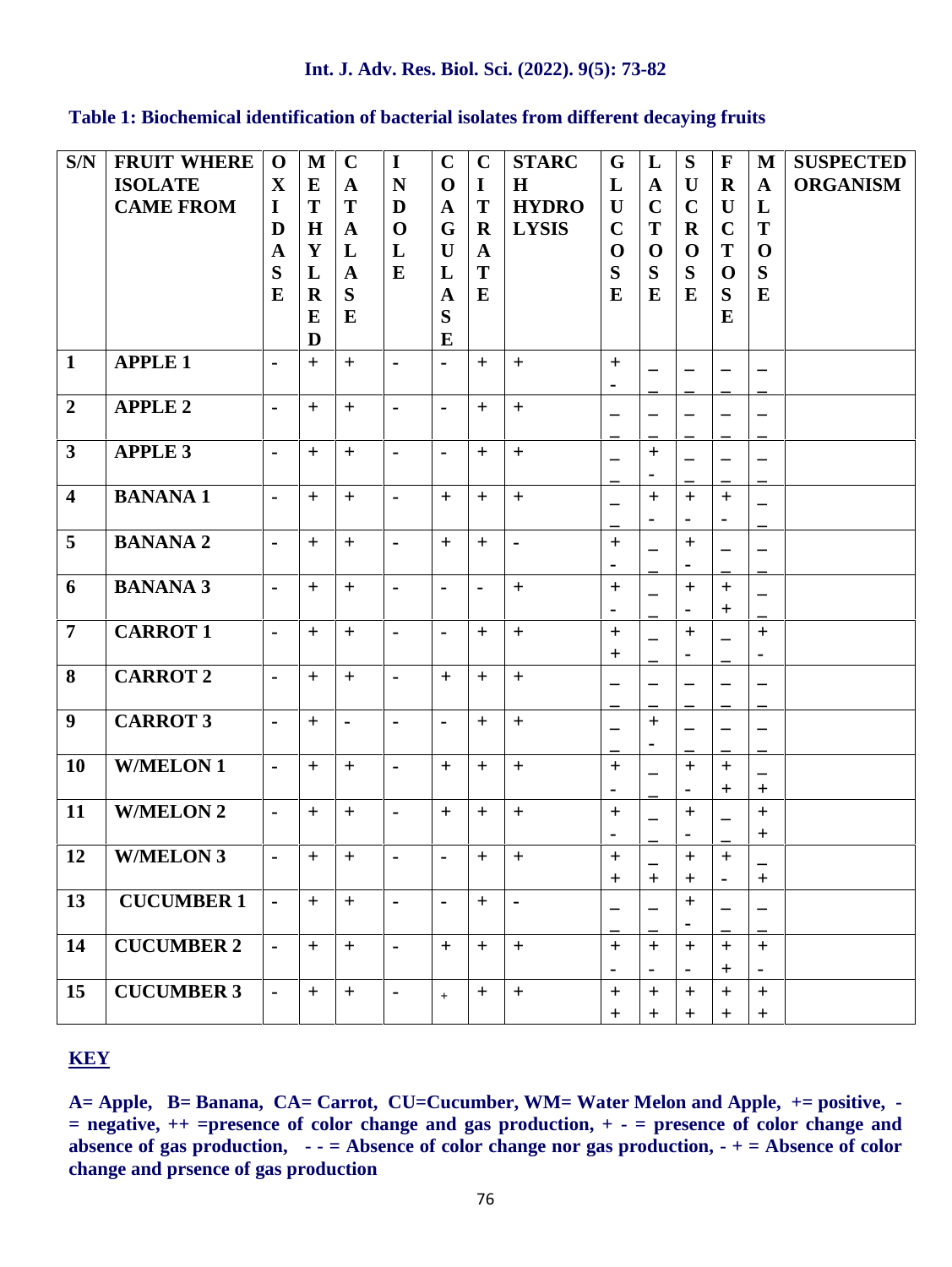| <b>Isolate</b>       | <b>Fruit Source</b> | <b>Number of Isolate</b> | Frequency of Isolation (%) |
|----------------------|---------------------|--------------------------|----------------------------|
| B. cereus            | Apple               | $\overline{2}$           | 10.4                       |
|                      | Banana              | 1                        | 6.2                        |
|                      | Carrot              | 1                        | 4.1                        |
|                      | Cucumber            | 3                        | 2.0                        |
| <b>Water Melon</b>   | 4                   |                          | 1.4                        |
| <b>B</b> . anthracis | Apple               | 5                        | 12.4                       |
|                      | <b>Banana</b>       | 1                        | 6.1                        |
|                      | Carrot              | 1                        | 3.0                        |
|                      | Cucumber            | 3                        | 2.5                        |
| <b>Water Melon</b>   | $\overline{2}$      |                          | 0.8                        |
| B. subtillis         | Apple               | 3                        | 9.6                        |
|                      | <b>Banana</b>       | $\overline{2}$           | 7.8                        |
|                      | Carrot              | $\mathbf{1}$             | 5.3                        |
|                      | Cucumber            | $\overline{2}$           | 3.5                        |
| <b>Water Melon</b>   | 6                   |                          | 1.9                        |
| B. olivae            | Apple               | $\overline{2}$           | 6.5                        |
|                      | <b>Banana</b>       | $\overline{2}$           | 4.2                        |
|                      | Carrot              | 3                        | 3.1                        |
|                      | Cucumber            | 1                        | 2.8                        |
| <b>Water Melon</b>   | 5                   |                          | 1.7                        |

## **Int. J. Adv. Res. Biol. Sci. (2022). 9(5): 73-82**



#### **Table 2: Frequency of isolation of bacteria from different fruit samples**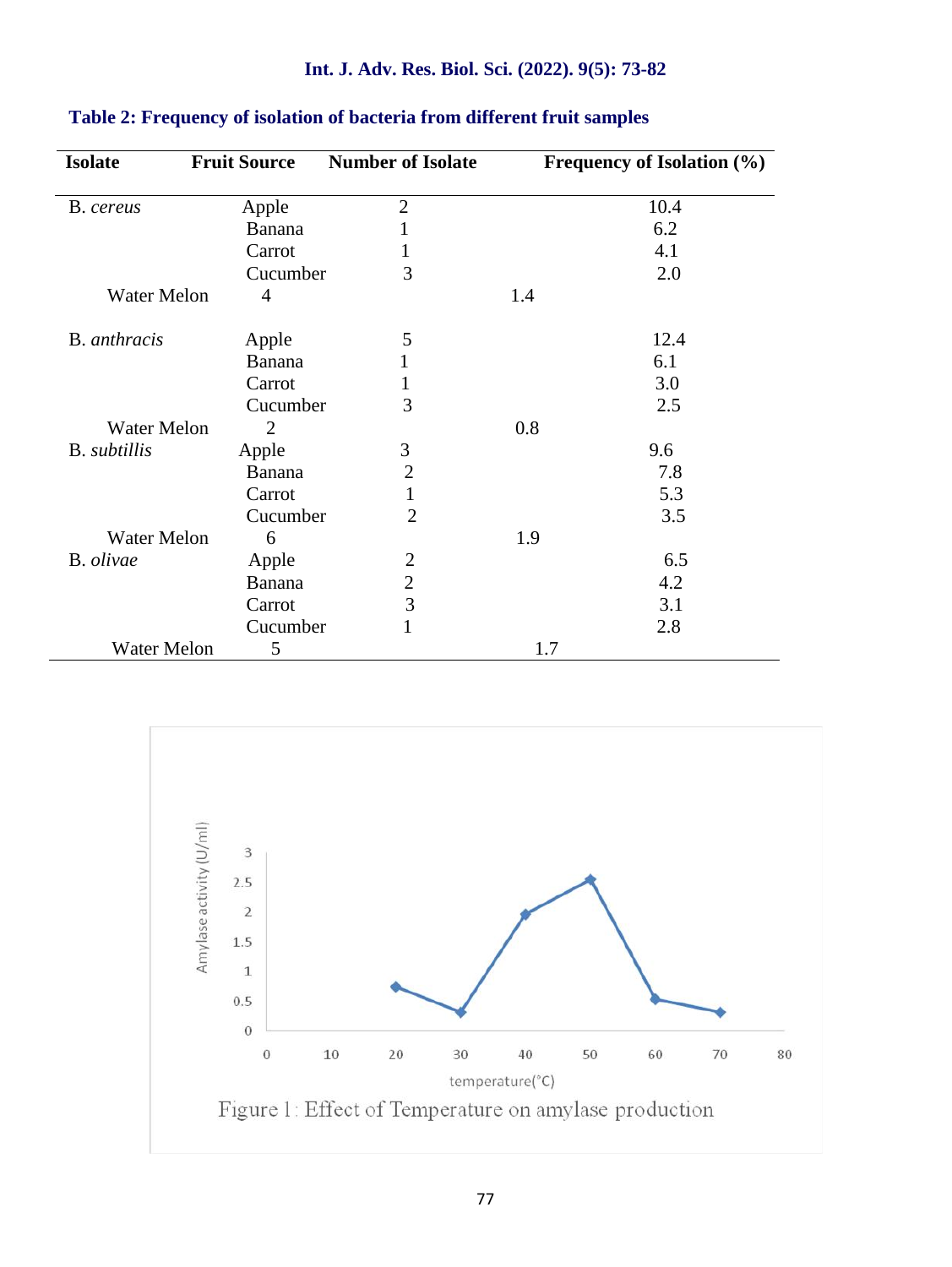**Int. J. Adv. Res. Biol. Sci. (2022). 9(5): 73-82**



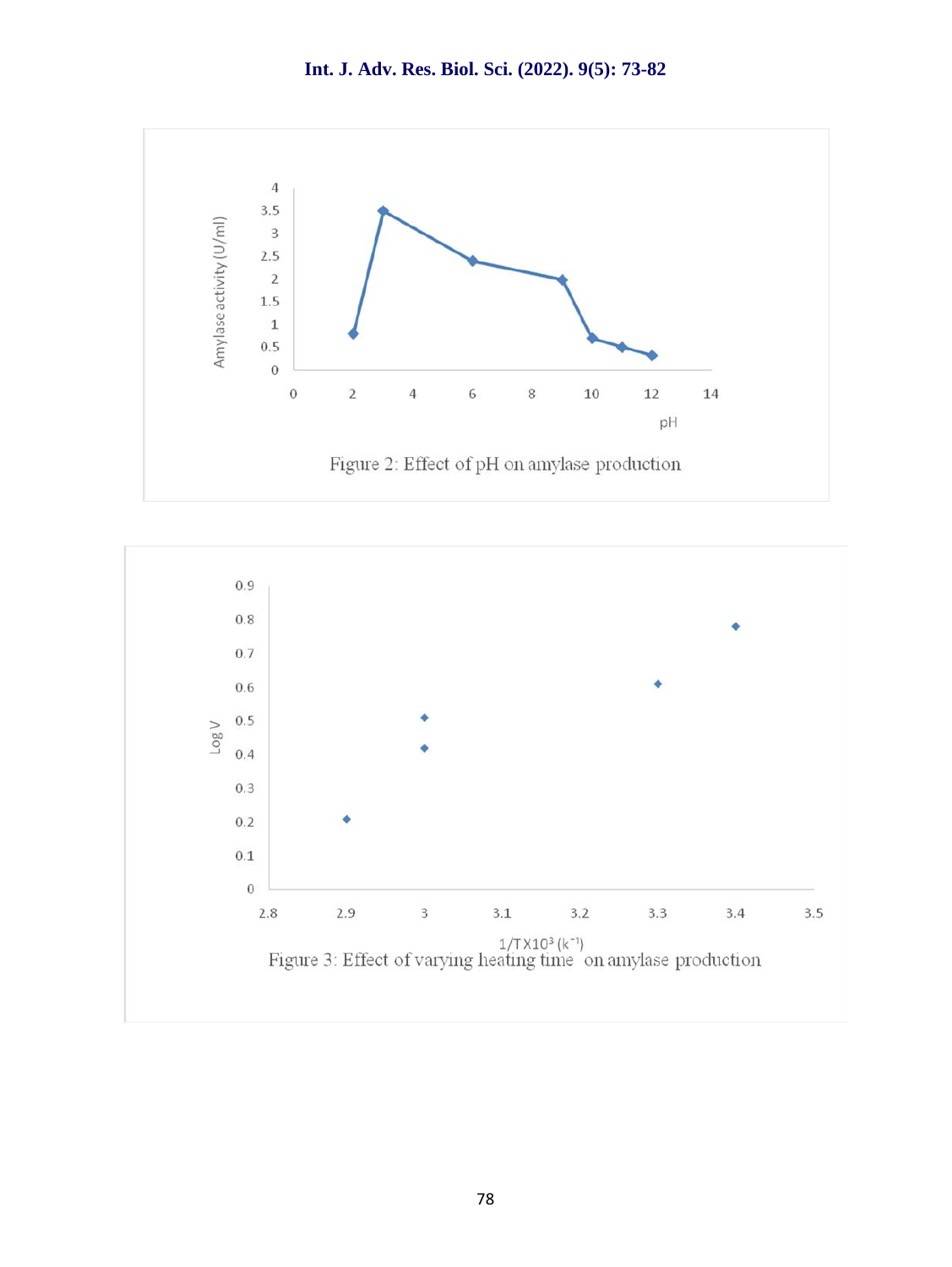





Bacillus species have been found to be good producers of α-amylases because amylolytic enzymes are more predominant in the bacterial kingdom as corroborated in this current work [10]. In the same vein, incubation time also affect growth of organisms in a culture medium as seen here where the biomass yield was found to

decrease with an increase in incubation period. This study is in line with [11] who reported that maximum production of amylase occurred at 48 hours of incubation and begin decreasing in most of the bacterial isolates after 72 hours of incubation most likely due to early onset of death phase.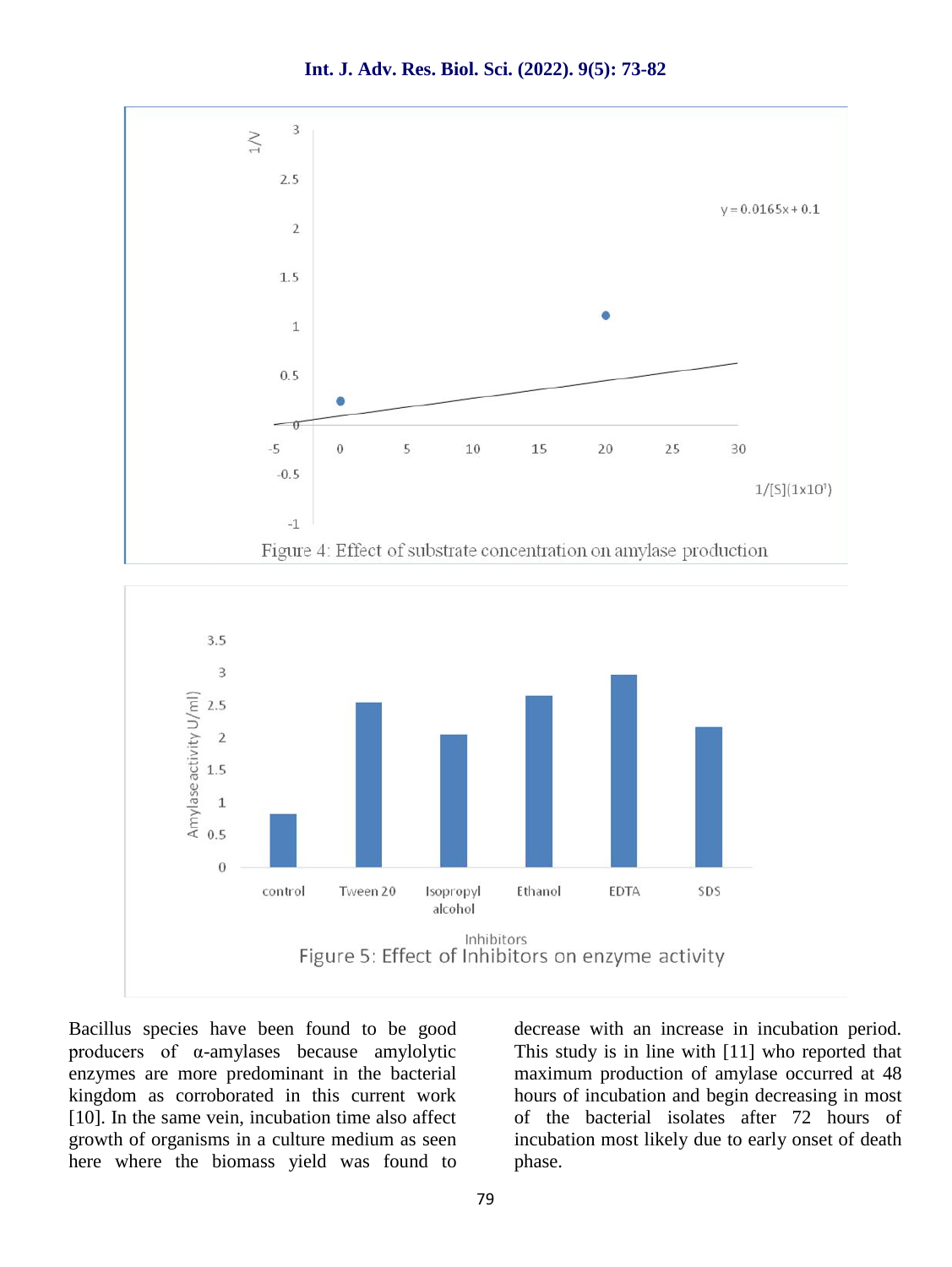Factors like temperature play very crucial role on amylase production and this is related to the growth of the organism. Enzyme activity generally increase with temperature until an optimum is attained after which it begins to decrease at higher temperature. The amylase activity of the isolates in this study had optimum temperature of 55˚C (Figure1). This value correlates with the work of Natasa et al [12] who reported an optimum temperature of 50˚C for bacterial amylase activity. However it slightly differs from the findings of Nisa et al [13] who got maximum enzyme production at 60˚C from his work. Reduction in enzyme activity recorded at temperatures between 60˚C and above might simply be attributed to denaturation of proteins by heat. However, high enzyme activities observed at40˚C-55˚Cshows that this amylase possess some qualities for industrial application [13].

The pH of a growth medium induces morphological changes in the organisms thereby affecting enzyme secretion. The pH change observed during the growth of these organisms also affects stability of products in the medium [14]. It's generally known that amylases are stable over a wide range of pH (between 4 and 11). In this study, amylase from the samples shows optimum activity at pH 4.0 (Figure 2). This differs from [15] who reported that Bacillus species used for the production of alpha amylases by sub-merged fermentation have an optimum pH between 6.0 and 7.0 which is best for enzyme production. There was a drastic change in enzyme activity with higher pH which indicates that the enzyme loses activity as alkaline concentration is approached. This finding agrees with [15].

Effect of heating period on activity of enzyme is a  $\overline{a}$ function of the thermo-stability of an enzyme (Figure 3). After heating at 65˚C, the amylase lost its activity completely. The enzyme stability in this study correlates with the findings of Oyeleke and Oduwole [16] who reported that the enzyme stability of most amylases declined at temperatures above 70˚C. From this study,

enzyme stability trend agrees with the behaviour of amylases from most Bacillus species. It has been widely reported that the reaction velocity of an enzyme decreases after its maximum velocity has been attained. Additional amounts of substrate added to the reaction mixture after this point actually decreased the reaction rate (figure 4). Popovic et al [17] assumed that there are so many substrate molecules competing for the active sites on the enzyme surface such that they block the active sites and prevent any other substrate molecules from occupying them [18]. Studies on the effect of inhibitors as seen in figure 5 also explains the nature of this enzyme and its susceptibility to different substances that can inhibit its activity.

## **Conclusion**

In conclusion, this work shows that bacteria isolated from peeled endocarps of decaying fruits dumped by fruit vendors in some Nigerian urban centers are capable of producing amylases which can be exploited for large scale industrial production if conditions for optimization are properly utilized.

## **References**

- 1. Adeyanju, M. M., Adeshola, A. O., Adeleye, A. O., Titilayo, K., Oghenedaji, M., Oluwaseyi, F. A., et al. (2012). Characterization of a thermostable *Bacillus subtilis* β-amylase isolated from decomposing peels of Cassava (Manihot esculenta). International Journal of the Nigerian Society for Experimental Biology , 24 (1), 23-30.
- 2. Adinarayana, K., Kugen, P., & Suren, S. (2005). Amylase production in solid state fermentation by the thermophilic fungus Thermomyces lanugionosu. Journal of Biosciences and Bioengineering , 100 (2), 168-171.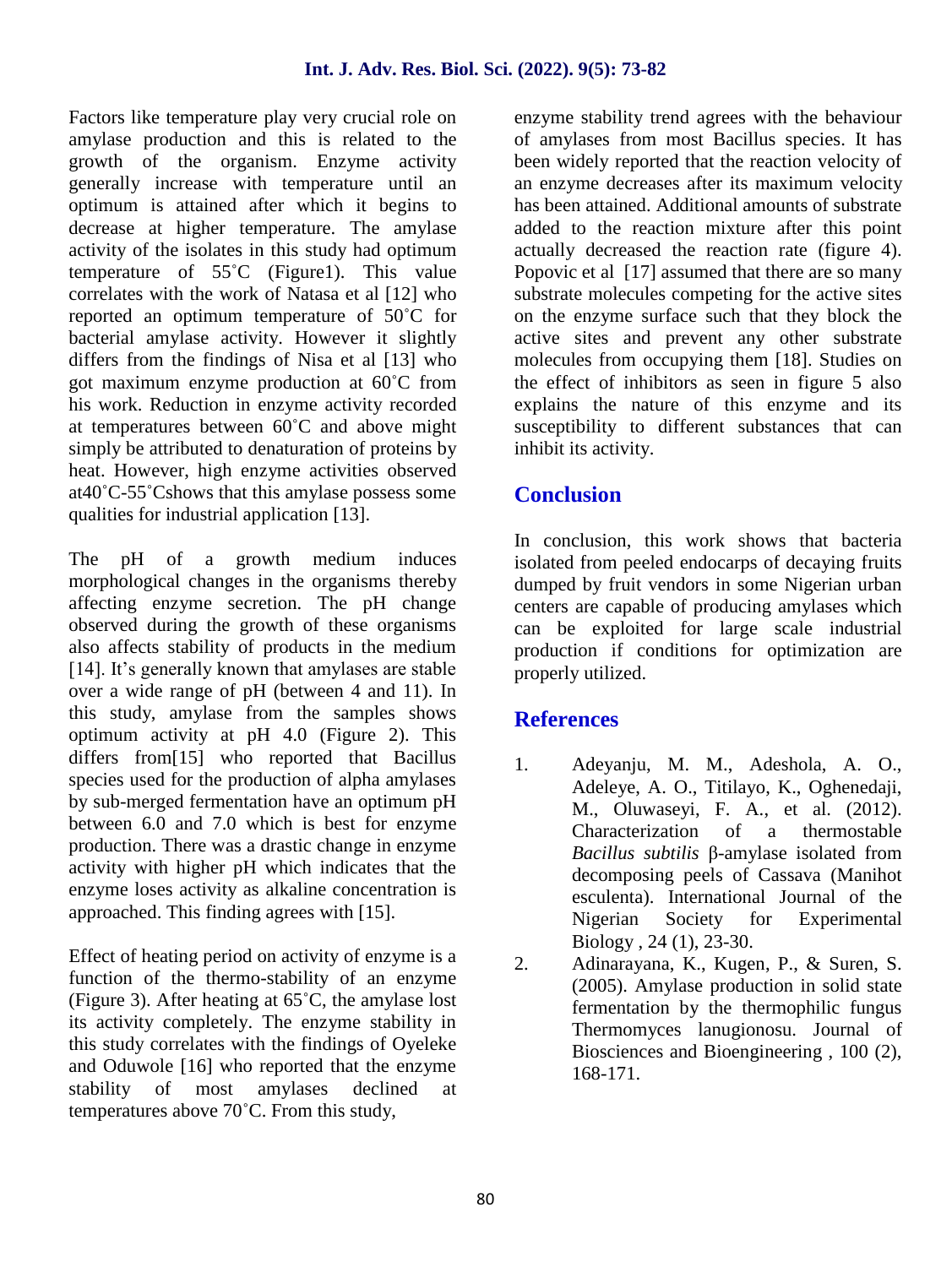- 3. Ahmad, A., Jamshid, K. C., & Miland, L. (2010). A novel thermostable, acidophilic alpha amylase from a new thermophilic ―Bacillus sp.ferdowsicous isolated from ferdows hot mineral spring in Iran: Purification and biochemical characterization. International Journal of Macromolecules , 46 (3), 289-297.
- 4. Ajay, P., & Farhath, K. (2010). Production and extraction optimization of xylanase from *Aspergillus niger* DFR-5 through solid-state-fermentation. Bioresource Technology , 101, 7563-7569.
- 5. Dhanya, G., Madhavan, N. K., Swetha, S., & Ashok, P. (2009). immobilized bacterial alpha amylases for effective hydrolysis of raw starch and soluble starch. Food Research.International , 42 (4), 436-442.
- 6. Dinu, D., Nechifor, M. T., Stoian, G., Costache, M., & Dinischiotu, A. (2007). ). Enzymes with new biochemical properties in the pectinolytic complex produced by Aspergillus niger MIUG 16. Journal of Biotechnology , 131, 128-137.
- 7. Elif, S. D., Bunzo, M., Motoyasu, A., Takahiko, H., & Shigeru, U. (2005). ). α amylase from B. amyloliquefaciens: purification, characterization, raw starch 14. degradation and expression in E. coli. Process Biochemistry , 40, 2629-2636.
- 8. Ellaiah, P., Adinarayana, K., Bhavani, Y., Padmaja, P., & Srinivasulu, B. (2002). Optimization of process parameters for glucoamylase production under solid-state fermentation by a newly isolated Aspergillus sp. Process Biochemistry , 38 (4), 615-620.
- 9. Fabian, C., Ayucitra, A., Ismadji, S., & Ju, Y.-H. (2011). Isolation and characterization of starch from defatted rice bran. Journal of the Taiwan Institute of Chemical Engineers , 42, 86-91.
- 10. Mohammad, S., Aded-Ali, Z., & Mohammad Ali, A. (2010). Purification and biochemical characterization of a novel SDS and surfactant stable, raw starch digesting and halophilic alpha amylase from a moderately halophilic bacterium, Nesternkonia sp.strain. Process Biochemistry , 45, 694-699.
- Nasrin, M., Khajeh, K., Saman, H., & Bahareh, D. (2010). Purification and characterization of a thermostable phytate resistant alpha amylase from Geobacillus sp.LH8. International J of Biological Macromolecules , 46, 27-36.
- 12. Natasa, B., Jordi, R., Josep, L.-S., & Zoran, V. (2011). Production and properties of the highly efficient raw starch digesting α-amylase from a Bacillus licheniformis ATCC 9945. Biochemical Engineering Journal , 53 (2), 203-209.
- 13. Nisa, B. U., Gokhan, C., Omer, C., Ashabil, A., & Osman, G. (2008). Enzymatic properties of a novel thermostable, thermophilic, alkaline and chelator resistant amylase from an alkaliphilic Bacillus sp, isolate ANT-6,. Process Biochemistry , 38, 1397-1403.
- Demirkan, E. (2010). Production, purification, and characterization of  $\alpha$ amylase by *Bacillus subtilis* and its mutant derivates. Turkey Journal of Biology , 35, 705-712.
- 15. Pandey, A. (1990). Improvement in solid state fermentation for glucoamylase production. Biology Wastes , 34, 11-19.
- Oyeleke, S., & Oduwole, A. (2010). Production of amylase by bacteria isolated from a cassava waste dumpsite in Minna, Niger State, Nigeria. African Journal of Microbiology , 3 (4), 143-146.
- 17. Popovic, M. K., Jamrath, T., & Linder, C. (2009). Production of thermostable alpha amylase using food industry wastes. New Biotechnology , 25 (1), 206-210.